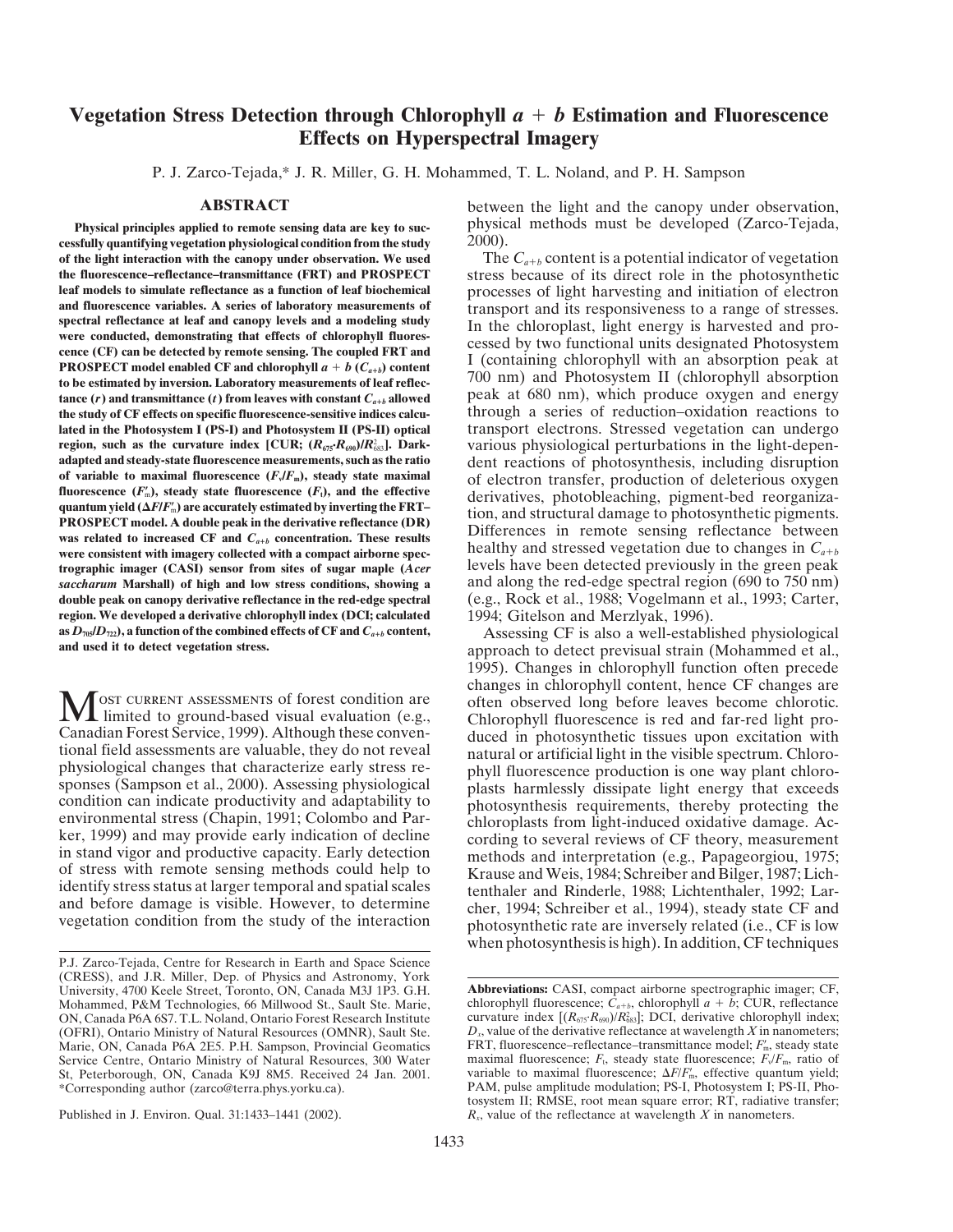et al., 1995). study sites in the Algoma Region, Ontario, Canada.

perimposed on leaf reflectance signatures was first re-<br>ported by Buschmann and Lichtenthaler (1988) as a<br>result of laboratory studies with a reflection-absorp-<br>tion-fluorescence spectrometer. Other studies of the<br>fluores tion–nuorescence spectrometer. Other studies of the<br>effect of fluorescence in apparent reflectance have been<br>conducted (Peñuelas et al., 1995; Gamon et al., 1997;<br>Peñuelas et al., 1997, 1998; Gamon and Surfus, 1999;<br>ment, Peñuelas et al., 1997, 1998; Gamon and Surfus, 1999; ment, 60 leaves with variable chlorophyll content ( $\bar{x}$  = 35.66<br>Gitelson et al., 1999), although the effect of the fluores-<br> $\mu g/cm^2$ ,  $s = 15.87$ ,  $n = 60$ ) were sampl cence signal on the apparent reflectance spectra of leaves has not been quantified.

A study of whether chlorophyll fluorescence is mea-<br>surable with a passive instrument such as an airborne<br>form the 1998 and 1999, 440 single leaf samples were collected surable with a passive instrument such as an airborne<br>hyperspectral imager (Zarco-Tejada, 2000) showed that<br>radiative transfer (RT) theory, constrained by appro-<br>priate modeling assumptions, can be investigated at leaf,<br>la transmittance, as well as near-canopy reflectance mea- spectral resolution in the 340- to 860-nm range. surements collected over vegetation. Further studies of the theoretical basis for quantitatively estimating pig-<br>ments by scaling up optical indices have focused on fluorometer (PAM-2000; Heinz Walz GmbH, Effeltrich, Germents by scaling up optical indices have focused on fluorometer (PAM-2000; Heinz Walz GmbH, Effeltrich, Ger-<br>remote sensing methods based on RT and infinite reflec- many), which has been used widely in basic and applied fl

ces for  $C_{a+b}$  estimation, enabling the study of differences<br>in reflectance between healthy and stressed vegetation<br>due to changes in pigment levels (e.g., Rock et al., 1988;<br>Vogelmann et al., 1993; Carter, 1994). Estima ment content with optical indices has been shown to open. Effective quantum yield, which denotes the actual effi-<br>produce the best results at leaf and canopy levels with red-<br>ciency of PS-II photon capture of light by clos produce the best results at leaf and canopy levels with rededge, spectral, and derivative red-edge indices (Zarco-

Example the term of the term of the term of the term of the term of the term of the term of the term of the term of the term of the term of the cal indices calculated from leaf reflectance measure-<br>cal indices calculated

assessment of a coupled FRT with the PROSPECT leaf and all (O'Neill et al., 1997). Reflectance data were georefer-<br>model (Jacquemoud and Baret, 1990) for fluorescence and with GPS data collected aboard the aircraft. Final estimation by model inversion. Further, we look at the tration of the hyperspectral mode imagery was achieved by effects of chlorophyll fluorescence and pigment content registration to the CASI high spatial resolution imag effects of chlorophyll fluorescence and pigment content registration to the CASI high spatial resolution imagery with<br>on the derivative reflectance focusing on the under-<br>visual identification of ground-referenced 1-m whit on the derivative reflectance, focusing on the under-<br>standing of such effects on hyperspectral imagery col-<br>which served to accurately identify the location of the sites. standing of such effects on hyperspectral imagery collected with the airborne CASI instrument. **Modeling Chlorophyll Fluorescence and Chlorophyll**

are rapid, nondestructive, and noninvasive (Mohammed house experiments and from twelve  $30- \times 30$ -m sugar maple

Evidence of a solar-induced fluorescence signal su-<br>
The greenhouse experiments required one set of 30 leaves<br>
with similar chlorophyll content (49 to 53 units according to  $\mu$ g/cm<sup>2</sup>, *s* = 15.87, *n* = 60) were sampled to study variations in the apparent leaf reflectance and transmittance due to changes in pigment content and chlorophyll fluorescence and were used to estimate pigment by model inversion.

Chlorophyll fluorescence variables  $F_v/F_m$ ,  $F_t$ ,  $\Delta F/F_m$ , and  $F<sub>m</sub>$  were measured with a pulse amplitude modulation (PAM) remote sensing methods based on RT and infinite reflec-<br>tance models (Zarco-Tejada et al., 2000a,b, 2001a,b).<br>Extensive research performed at the leaf level have<br>demonstrated the use of a large number of optical indi-<br>ces of a dark-adapted sample, with all PS-II reaction centers fully open. Effective quantum yield, which denotes the actual effi $f_{\text{m}}' = (F_{\text{m}}' - F_{\text{t}})/F_{\text{m}}'$ , where  $F_{\text{m}}'$ Tejada et al., 2001b).<br>Investigation of the effects of fluorescence contribution. PS-II centers closed, and  $F_t$  is the fluorescence at steady state. Investigation of the effects of fluorescence contribu-<br>tions to the remotely observed signature identified opti-<br>and *Procedures* used for measuring  $F_v/F_m$  and  $\Delta F/F_m$  were based<br>on standard methods (Heinz-Walz-GmbH, 1993

fluorescence maxima at 685 and 735 nm may be useful samples were collected. The CASI sensor acquired hyperspector study the relationship of leaf and canopy reflectance tral reflectance data at 2-m spatial resolution and 72 to study the relationship of leaf and canopy reflectance tral reflectance data at 2-m spatial resolution and 72 spectral<br>with chlorophyll fluorescence, such as  $R_{\text{cos}}/R_{\text{cos}}$ ,  $R_{\text{cos}}^2$  channels with 7.5-nm spectral with chlorophyll fluorescence, such as  $R_{685}/R_{655}$ ,  $R_{685}^2$  channels with 7.5-nm spectral bandwidth. The 12-bit radiomet- $(R<sub>675</sub>·R<sub>691</sub>)$ , and  $D<sub>730</sub>/D<sub>706</sub>$ .<br>
These indices were assessed through RT modeling<br>
with the FRT simulation model (Zarco-Tejada et al.,<br>
2000a), which includes fluorescence flux in the RT dif-<br>
ferentia

## *<sup>a</sup> <sup>b</sup>* **Estimates at the Leaf Level with the MATERIALS AND METHODS Fluorescence–Reflectance–Transmittance Data Collection and PROSPECT Models**

In 1998 and 1999, leaf material was sampled from three-<br>
year-old potted trees of sugar maple for laboratory-green-<br>
were simulated at leaf level to validate the coupled FRTwere simulated at leaf level to validate the coupled FRT–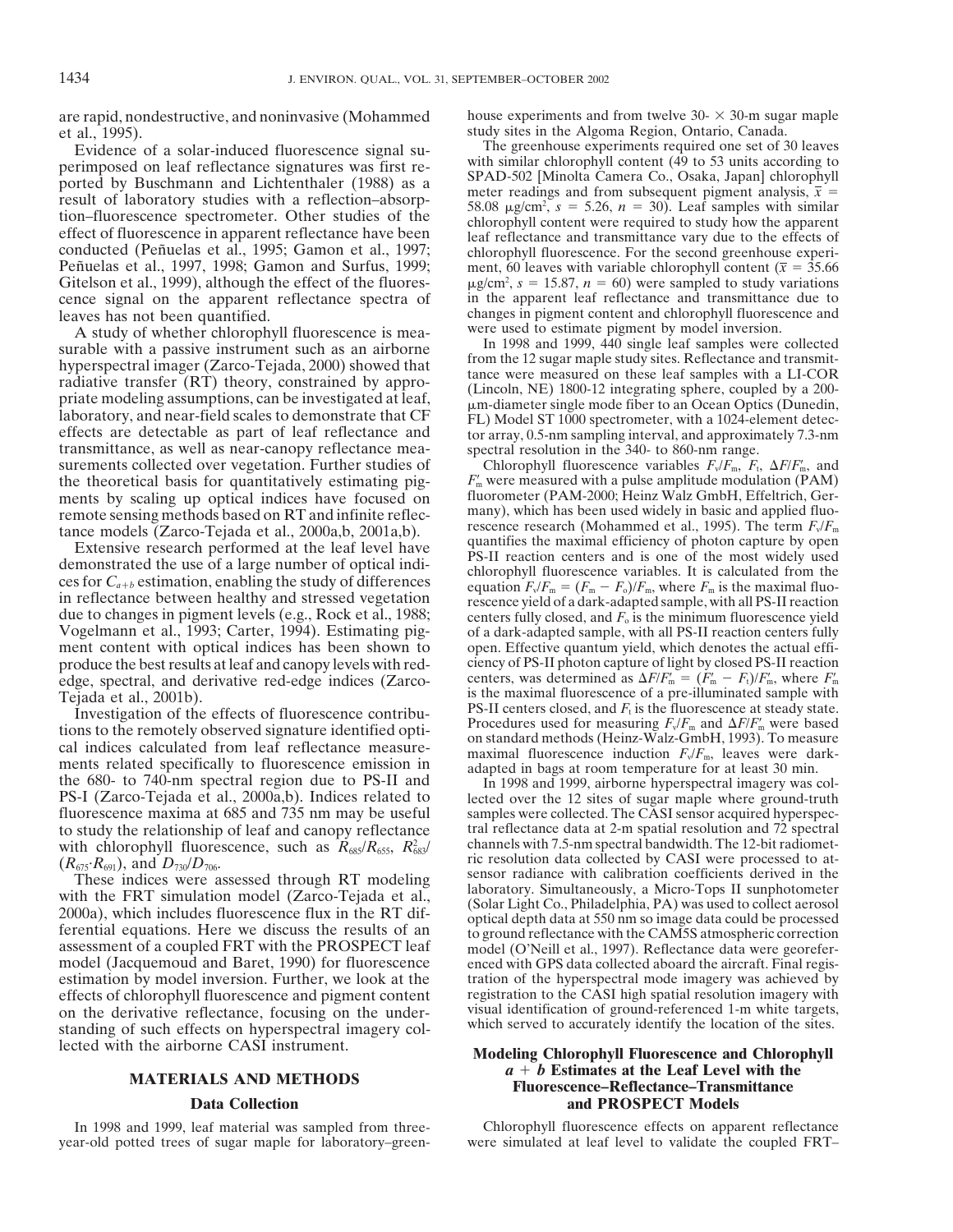

**Fig. 1. Schematic diagram showing the coupling between the fluorescence–reflectance–transmittance (FRT) and PROSPECT models to calculate the change in reflectance (***r***\*) and transmittance (***t***\*) caused by accounting for chlorophyll fluorescence.**

**PROSPECT** was used to simulate the effects of CF and vari-<br>able  $C_{a+b}$  concentration on the derivative of reflectance to Canopy reflectance without the effects of fluorescence was able  $C_{a+b}$  concentration on the derivative of reflectance to Canopy reflectance without the effects of fluorescence was understand spectral features observed from airborne hypers-<br>simulated with the SAILH canopy reflect pectral reflectance images collected at  $2 - \times 2$ -m spatial resolu-<br>hoef, 1984) with simulation from healthy and stressed sugar maple study sites.<br>from PROSPECT. tion from healthy and stressed sugar maple study sites.

Experimental leaf reflectance, transmittance, pigment content, and chlorophyll fluorescence data were used for assessments through inversion of the coupled model by iterative optimization. The CF effects on leaf reflectance were simulated with the FRT model with input parameters leaf thickness  $(DL)$ ,  $C_{a+b}$  content ( $\mu$ g/cm<sup>2</sup>), nominal values of protein content  $(C_p, \text{in g/cm}^2)$ , cellulose and lignin content  $(C_c, \text{in g/cm}^2)$ , and equivalent water thickness  $(C_w, \text{in cm})$ . The fluorescence signal simulation inputs were the photon fluorescence efficiency  $(\phi)$ , ratio  $f(F_L/F_H)$  of the fluorescence peak at  $F_L$  (P-II center wavelength) relative to that at  $F_H$  (P-I center wavelength), and bandwidths  $B_L$  and  $B_H$ , the full width at half maximum of the fluorescence emissions centered at  $F<sub>L</sub>$  and  $F<sub>H</sub>$  wavelengths, respectively.

The coupling method consisted of adding the fluorescence signal modeled by FRT to the leaf reflectance and transmittance spectra simulated by PROSPECT, linking the variables tance spectra simulated by PROSPECT, linking the variables<br>
DL (from FRT model) and the structural parameter (N) of<br>
the leaf mesophile (dimensionless, from PROSPECT model)<br>
through an empirical relationship. The rest of  $B_H$ , f, and  $\phi$ ) allowed calculation of fluorescence spectra in 52 nm, f ratio  $F_H/F_L = 0.94$ , labeled as r\* (with fluorescence), r the 400- to 800-nm range,  $\Delta r_{\text{FRT}}$  and  $\Delta t_{\text{FRT}}$ , obtaining the final **(without fluorescence).** 

**PROSPECT** model (Fig. 1). The FRT model coupled to apparent reflectance  $(r^*)$  and transmittance  $(r^*)$  as  $r^* = r + r^*$ 

understand spectral features observed from airborne hypers-<br>pectral reflectance images collected at  $2 - \times 2$ -m spatial resolu-<br>hoef, 1984) with simulated leaf reflectance and transmittance

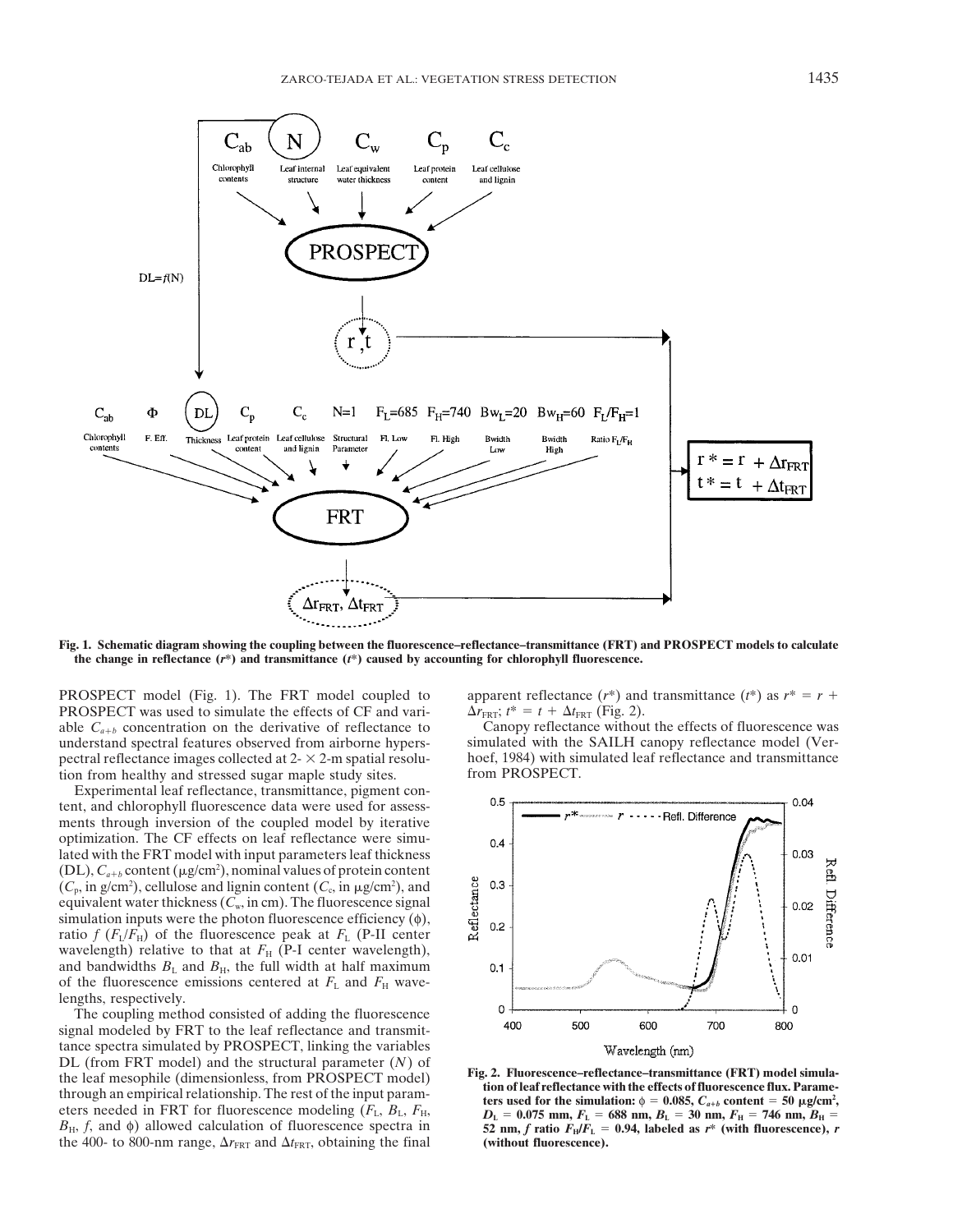The FRT–PROSPECT model for estimating leaf  $C_{a+b}$  was reflectance (bottom) with the PROSPECT and SAILH RT assessed with greenhouse experiment data on 60 leaves with models for leaf  $C_{a+b} = 40$  and 80  $\mu$ g/cm<sup>2</sup>,  $N = 1.5$ 

RMSE = 
$$
\xi(N, C_{a+b}) = \sqrt{\frac{\sum_{\lambda} [(r - r_{\rm m})_{\lambda}^2 + (t - t_{\rm m})_{\lambda}^2]}{n}}
$$
 [1]

sphere coupled to the fiber spectrometer, and  $r$  and  $t$  are **FIUOrescence and Chlorophyli**  $\boldsymbol{a}$  **reflectance and transmittance simulated by the PROSPECT Estimation at the Leaf Level** reflectance and transmittance simulated by the PROSPECT

The coupled PROSPECT and FRT model for fluorescence<br>estimation was assessed by looking at the spectral region where<br>measured and modeled CUR were  $r^2 = 0.72$  (when  $\phi =$  $CF$  affects apparent reflectance. The CUR curvature index  $[(R_{675} \cdot R_{690})/R_{683}^2]$ , which was found to correlate strongly with and  $r^2 = 0.34$  ( $\phi = \Delta F/F_{\rm m}$ ' fluorescence (Zarco-Tejada et al., 2000a,b), was used for this apparent between the measured and modeled CUR assessment. The CUR calculated by the coupled FRT-  $(r^2 = 0)$  when it was modeled with  $\phi = 0$ , thus the coupled assessment. The CUR calculated by the coupled FRT– $(r^2 = 0)$  when it was modeled with  $\phi = 0$ , thus the coupled PROSPECT model in the forward direction was compared FRT–PROSPECT model simulates fluorescence effects with th with the COK measured from lear reflectance samples with<br>variable CF and constant and variable  $C_{a+b}$  contents. Input<br>parameters were  $C_{a+b}$  measured from the single leaves and N<br>estimated by inverting the PROSPECT mode tion, inputs were  $F_{\rm L}$ ,  $B_{\rm L}$ ,  $F_{\rm H}$ ,  $B_{\rm H}$ , and fluorescence efficiency  $φ$  set to 0 (to simulate the CUR without fluorescence effects), and set to PAM-measured variables  $F_v/F_m$ ,  $F'_m$ , and  $\Delta F/F'_m$ simulate the CUR with fluorescence effects). Steady state that the modeled CUR performs well as a reflectance<br>fluorescence variables were measured with a halogen light index function of fluorescence emission and that couattachment (excitation wavelength < 710 nm) at 110 and 2820<br>  $\mu$ mol quanta/(m<sup>2</sup> s) to correspond to photosynthetic photon<br>
flux densities used to measure reflectance and transmittance<br>
with the LI-COR sphere (indicated  $F_{\rm m}110$ ,  $\Delta F/F_{\rm m}2820$ ).

nm ( $B<sub>H</sub> = 40$  nm), leaf structural parameter  $N = 1.5$ , and reflectance simulated by the PROSPECT model (Fig. 3, top right) and the derivative reflectance with fluorescence  $(DR^*)$  model.<br>and without fluorescence  $(DR)$  calculated (Fig. 3, middle left). To e and without fluorescence (DR) calculated (Fig. 3, middle left). To estimate  $\phi$ , the coupled FRT-PROSPECT model<br>The modeled fluorescence emission superimposed on the sim-<br>ulated reflectance with  $C_{a+b} = 40 \mu g/cm^2$  generat the PS-I and PS-II regions. Canopy reflectance without the effects of fluorescence was simulated for different values of constant  $C_{a+b}$  allowed modeled fluorescence  $\phi$  estimated pigment content, and its derivative was shows the simulated canopy reflectance (top) and derivative

assessed with greenhouse experiment data on 60 leaves with models for leaf  $C_{a+b} = 40$  and 80  $\mu$ g/cm<sup>2</sup>,  $N = 1.5$ , canopy variable chlorophyll content and fluorescence. The model was leaf area index (LAI) = 6, plagiophi leaf area index  $(LAI) = 6$ , plagiophile leaf angle distribution inverted by iterative optimization, varying the structural pa-<br>
interation, and nadir view. The derivative reflectance displaces<br>  $\frac{1}{2}$  function, and nadir view. The derivative reflectance displaces<br>  $\frac{1}{2}$  function toward longer wavelengths as the pigment content increases. error (RMSE) function  $\xi(N)$  (Eq. [1]) with both reflectance Thus, the derivative chlorophyll index (DCI), calculated as and transmittance in the near infrared NIR (780–800 nm),  $D_{\eta\beta}/D_{\eta\gamma}$  is proposed here to track changes in the double peak where structural effects are dominant in reflectance and trans- generated by the suggested effects of CF and low  $C_{a+b}$  content mittance: at the canopy level (Fig. 5). Higher values of DCI indicate the presence of such a feature.

## *n* **RESULTS**

# **Results of the Modeling Methods with the** where  $r_m$  and  $t_m$  are reflectance and transmittance measured<br>from the leaf samples with the LI-COR 1800-12 integrating<br>subere counded to the fiber spectrometer, and *t* and *t* are<br>**Eluorescence and Chlorophyll**  $a + b$

model. In the second step, with N estimated,  $C_{a+b}$  was varied<br>from 10 to 70  $\mu$ g/cm<sup>2</sup> and the function  $\xi(N, C_{a+b})$  minimized<br>by calculating the RMSE for the 450- to 700-nm range.<br>The counled PROSPECT and FRT model for  $F_v/F_m$ ),  $r^2 = 0.78$  ( $\phi = F'_m 110$ ),  $r^2 = 0.5$  ( $\phi = \Delta F/F'_m 110$ ), and  $r^2 = 0.34$  ( $\phi = \Delta F/F_m$ '2820). No relationship was results were obtained with  $F_L = 685$  nm than with  $F_L = 690$  nm (in both cases  $B_L = 20$  nm) as indicated by  $r^2 =$  $m_{\text{m}}$ 110;  $F_{\text{L}}$  = 685 nm) (Fig. 6) and  $r^2$  = 0.68  $T_{\text{m}}'$  (to  $(\phi = F_{\text{n}}'$  $F_m$ 110,  $\Delta F/F_m$  as measures of fluorescence efficiency  $F_m$ 110 and  $F_v/F_m$  as measures of fluorescence efficiency  $\phi$ , with the lack of correlation when  $\phi = 0$  demonstrating **Detecting Stress by Modeling the Effects** that the CUR is determined by fluorescence when  $C_{a+b}$  and  $C_{a+b}$  and *C* and *C* and *C* and *C* and *C* and *C* and *C* and *C* and *C* and *C* and *C* and *C* and *C* and *C* of Chlorophyll *a* + *b* and Chlorophyll Fluorescence<br>at the Canopy Level with Hyperspectral Data<br> $r^2 = 0.73$  when the CUR was also affected by changes in  $C_{a+b}$ :<br> $r^2 = 0.73$  when the CUR was modeled with  $\phi = 0$ ;  $r^2 =$ The effects of chlorophyll fluorescence on apparent reflec-<br>  $r^2 = 0.73$  when the CUR was modeled with  $\phi = 0$ ;  $r^2 = 0.73$  when the CUR was modeled with  $\phi = 0$ ;  $r^2 = 0.87$  ( $\phi = F_w/F_m$ ), and  $r^2 = 0.87$  ( $\phi = F_m$ 110). Th The effects of chlorophyll fluorescence on apparent reflec-<br>tance and derivative reflectance were modeled with the FRT-<br>PROSPECT RT model. Simulated fluorescence spectra were<br>modeled with FRT using  $\phi = 0.1$ , 0.15, and 0.  $C_{a+b} = 40 \mu g/cm^2$  (Fig. 3, top left). These were added to leaf ity within the set of leaf samples used in this study was reflectance simulated by the PROSPECT model (Fig. 3, top correctly estimated with the linked FRT–PRO

pigment content, and its derivative was calculated. Figure 4 by inversion and fluorescence variables measured with shows the simulated canopy reflectance (top) and derivative PAM (Table 1; Fig. 8) to be compared. These res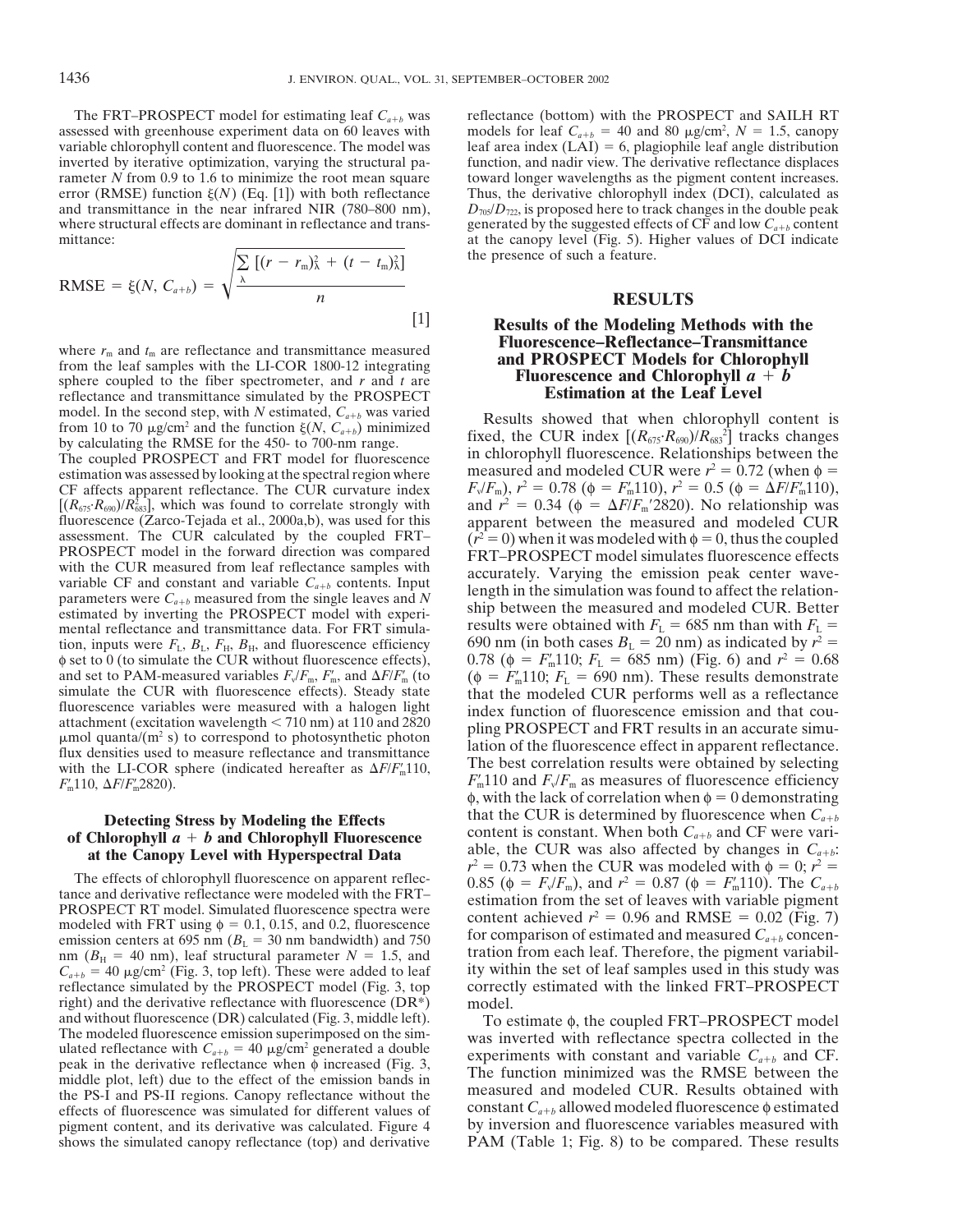

**Fig. 3. Simulated leaf reflectance including the effects of fluorescence using the fluorescence–reflectance–transmittance (FRT) model (top and middle left plots) and compact airborne spectrographic imager (CASI) reflectance in the laboratory (middle right plot) and from an airborne campaign (bottom two plots). Top left plot shows simulated fluorescence emission for different values of** φ **(ranging from 0 to 0.2), and** superimposed on leaf reflectance (top right plot) with peaks at 695 nm ( $B_L = 30$  nm) and 750 nm ( $B_H = 40$  nm),  $N = 1.5$ , and  $C_{a+b} = 40$   $\mu g/\mu g$ **cm2 . Derivative reflectance (middle left plot) for different fluorescence simulations shows a double peak as function of fluorescence emission. Laboratory CASI reflectance from sugar maple seedlings with and without fluorescence emission shows that such effects are captured on the derivative reflectance (middle right plot). Airborne CASI data collected over 30- 30-m sugar maple study sites (bottom plots) from the** two sites with highest field-measured  $F_s$ / $F_{\rm m}$  and  $C_{a+b}$  (GY41,  $F_s$ / $F_{\rm m}$  = 0.81;  $C_{a+b}$  = 38.8 µg/cm²) and lowest (MD35,  $F_s$ / $F_{\rm m}$  = 0.75;  $C_{a+b}$  = 19.08 **g/cm2 ) show comparable double peak features.**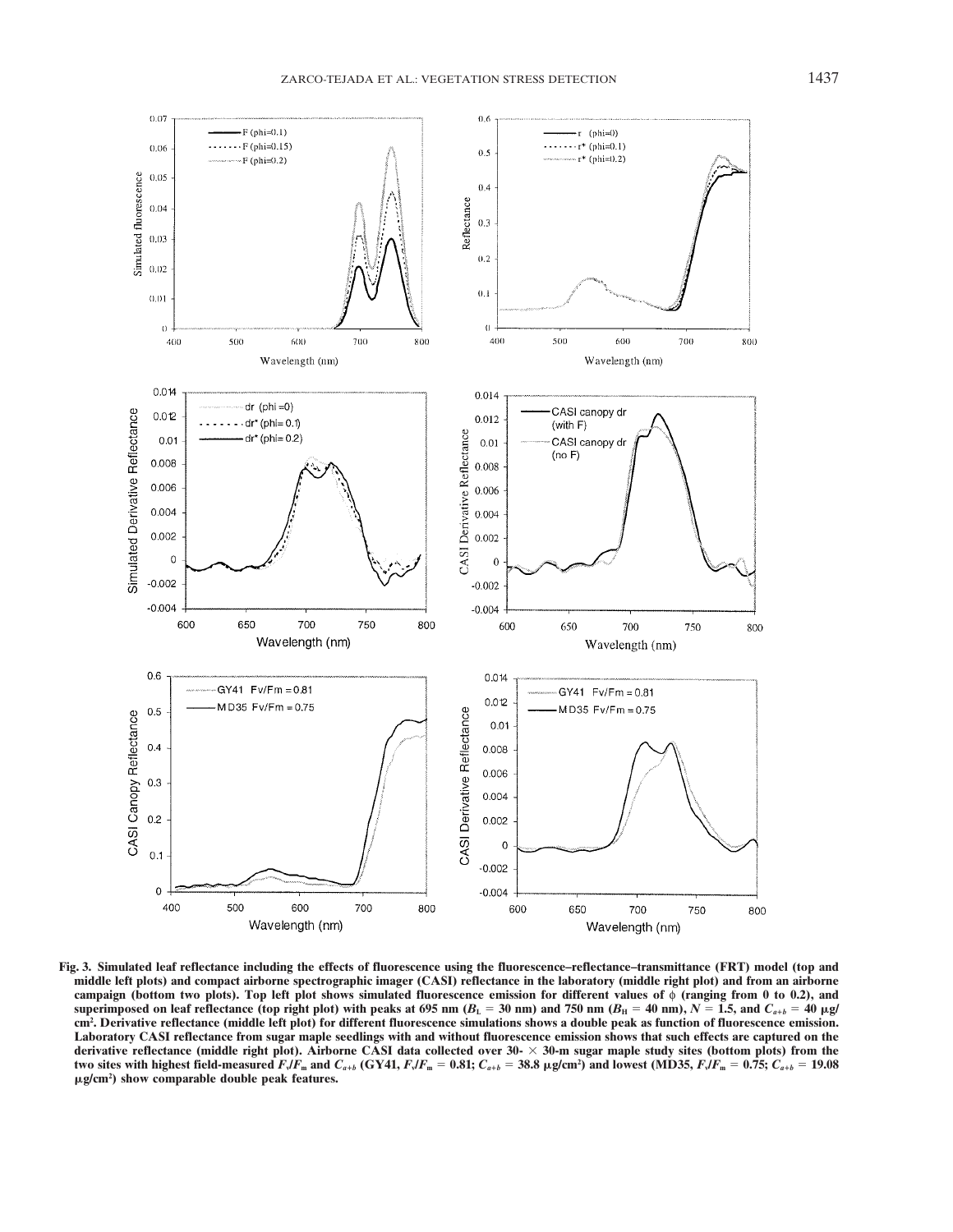

models for leaf  $C_{a+b} = 40$  and 80  $\mu$ g/cm<sup>2</sup>,  $N = 1.5$ , and canopy leaf **area index (LAI)** = 6, plagiophile leaf angle distribution function, and nadir view. **and nadir view.**  $F_{\rm v}/F_{\rm m} = 0.75; C_{a+b} = 19.08 \text{ }\mu\text{g/cm}^2$ 

with  $C_{a+b}$  constant and variable show that inversion of showing the double peak suggested by the combined the coupled FRT–PROSPECT model accurately esti-<br>effects of chlorophyll fluorescence and pigment concen-

stressed study site reported  $C_{a+b} = 19.08 \mu g/cm^2$  and  $F_v$  variations in chlorophyll fluorescence tracked at the  $F_v = 0.75$  while data from the healthy site resulted in canopy level with the hyperspectral sensor in the la  $F_m = 0.75$ , while data from the healthy site resulted in canopy level  $C_{\text{cut}} = 38.8 \text{ m/s/cm}^2$  and  $E/F_m = 0.83$  tory setting.  $C_{a+b} = 38.8 \text{ }\mu\text{g/cm}^2 \text{ and } F_v/F_m = 0.83.$  *boxy setting. a ab ab ab setting. Hyperspectral reflectance spectra from the healthy These results suggest that hyperspectral reflectance* 

and stressed sites (Fig. 3, bottom left, labeled as healthy  $=$  GY41 and stressed  $=$  MD35) were used to indices calculated on the double-peak red-edge region



**Fig. 5. Band location of the derivative chlorophyll index (DCI) calcu-Fig. 4. Simulated canopy reflectance (top) and derivative reflectance**  $\frac{1}{2}$  **ated as**  $D_{\eta_2}D_{\eta_2}$ **, developed to track changes due to the double<br>(bottom) using the PROSPECT and SAILH radiative transfer beak generat peak generated by the suggested effects of pigment and chlorophyll** fluorescence at the canopy level in stressed vegetation (healthy site, GY41:  $F_v/F_m = 0.81$ ;  $C_{a+b} = 38.8$   $\mu$ g/cm<sup>2</sup>; stressed site, MD35:

the coupled FRT–PROSPECT model accurately esti-<br>mates  $\phi$ , thus allowing CF to be estimated from reflection on stressed vegetation. Results from the laboramates φ, thus allowing CF to be estimated from reflec-<br>tration on stressed vegetation. Results from the labora-<br>tory experiment with the CASI sensor collecting data tory experiment with the CASI sensor collecting data **Results at Canopy Level with Hyperspectral** from small canopies with methods for preventing in-<br> **Results at Canopy Level with Hyperspectral** duced CF emission (Fig. 3, middle, right), were consis-<br> **Data for Stress Detec** At the canopy level, results showed that the described The plot shows the derivative reflectance collected from double-peak effect was found on hyperspectral CASI the maple canopy in the laboratory with fluorescence<br>reflectance images. Airborne imagery was analyzed<br>from the two 20-  $\times$  20-m study areas with highest and<br>lowest stre measured in the field. Ground-truth data from the ative reflectance found in this experiment are due to stressed study site reported  $C_{sub} = 19.08 \mu g/cm^2$  and  $F_{sub}$  variations in chlorophyll fluorescence tracked at the

Hyperspectral reflectance spectra from the healthy<br>
Interest results suggest that hyperspectral reflectance<br>
Interest of the section of the section of the section of the section of the section of the section of the section calculate the derivative reflectance (Fig. 3, bottom right) of the derivative reflectance. The appearance of the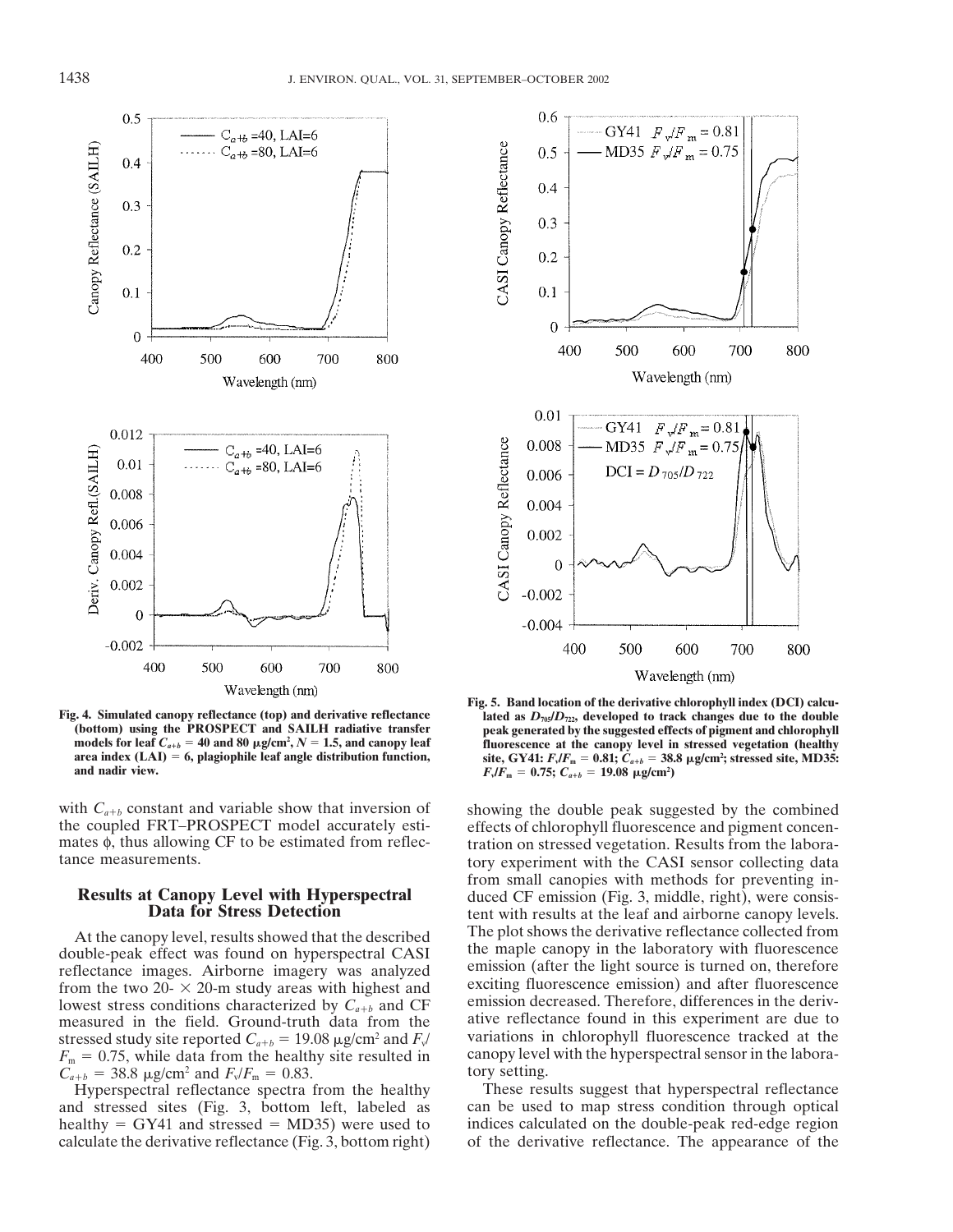

**Fig. 6. Relationship between the reflectance curvature index [CUR;**  $(R_{675} \cdot R_{690})/R_{683}$ <sup>2</sup> measured from leaf samples (experiment with  $C_{a+b}$ **constant) and modeled by fluorescence–reflectance–transmittance (FRT)–PROSPECT.**  $F_m$ 110 was used as input for  $\phi$  in FRT– **PROSPECT model.**



**tive transfer (RT) model from 60 reflectance and transmittance**  $\text{SUMMARY}$   $\text{C}_{a+b}$  measured from leaves samples with variable chlo- $\text{SUMMARY}$ 

stress could indicate stress conditions due to low double peak could indicate stress conditions due to low pigment content and the existence of CF emission. The leaf reflectance and transmittance by inverting the couseverity of the stress would presumably need to be sig-<br>pled FRT and PROSPECT models. Through a set of nificant or prolonged to exhaust the normal physiologi- laboratory experiments with sugar maple leaves, leaf cal mechanisms that quench CF (thereby reducing its reflectance and transmittance data were collected with emission) during early stages of stress (Mohammed et a LI-COR integrating sphere attached to a fiber specal., 1995). trometer, as were CF measurements with a PAM fluo-

**Table 1. Determination coefficients calculated between pulse amplitude modulation (PAM) chlorophyll fluorescence (CF) measurements** *F***v/***F***m,** *F*m-**110,** *F*m-**2820,** *F***t110,** *F***t2820,** *F***/***F*m-**110, and** *F***/***F*m-**2820 and the estimated** φ **from leaf reflectance data using the fluorescence–reflectance–transmittance (FRT)–PROSPECT model.**

|                                                        |      |              |              |              |              | $F_v/F_m$ $F'_m$ 110 $F'_m$ 2820 $F_1$ 110 $F_2$ 2820 $\Delta F/F'_m$ 110 $\Delta F/F'_m$ 2820 |
|--------------------------------------------------------|------|--------------|--------------|--------------|--------------|------------------------------------------------------------------------------------------------|
| $C_{a+b}$ constant 0.75 0.75<br>$C_{a+b}$ variable 0.5 | 0.74 | 0.79<br>0.66 | 0.62<br>0.64 | 0.77<br>0.62 | 0.55<br>0.62 | 0.39<br>0.33                                                                                   |



Fig. 8. Relationship between  $F'_\text{m}$ 110 measured from leaf samples (ex**periment** with  $C_{a+b}$  constant) and  $\phi$  estimated by inversion of fluo**rescence–reflectance–transmittance (FRT)–PROSPECT.**

highest stress (MD35, Fig. 9, bottom) were mapped with DCI reflectance index. Areas of vegetation stress are identified on the 2- $\times$  2-m spatial resolution airborne images in red. Results from the DCI index are consistent with the ground-truth  $C_{a+b}$  and  $F_v/F_m$  data measured in the field. Coefficients of determination obtained between DCI and  $F_v/F_m$  ( $r^2 = 0.6$ ) and between DCI and  $C_{a+b}$  ( $r^2$  = 0.42) from the airborne hyperspectral imagery collected over the 12 study sites demonstrate the relationship between ground truth measures of stress and Fig. 7. Estimation of  $C_{a+b}$  by inversion of the PROSPECT leaf radia-<br>the double-peak red-edge DCI reflectance.

Leaf-level PAM-measured fluorescence variables , and  $F_m'$  can be estimated from The proposed DCI derivative index was applied to rometer. Using the FRT model and experiments with hyperspectral derivative reflectance collected with the leaf samples with constant and variable  $C_{a+b}$  and CF, CASI sensor over the two study sites with highest and leaf-level optical indices that can track CF changes lowest stress conditions (Fig. 9). The 500- $\times$  500-m sugar through measuring apparent reflectance were validated. maple areas showing the  $20 - \times 20$ -m study sites with Fluorescence-sensitive indices associated with refleclowest field-measured stress (GY41, Fig. 9, top) and tance changes at 690 and 750 nm, such as the curvature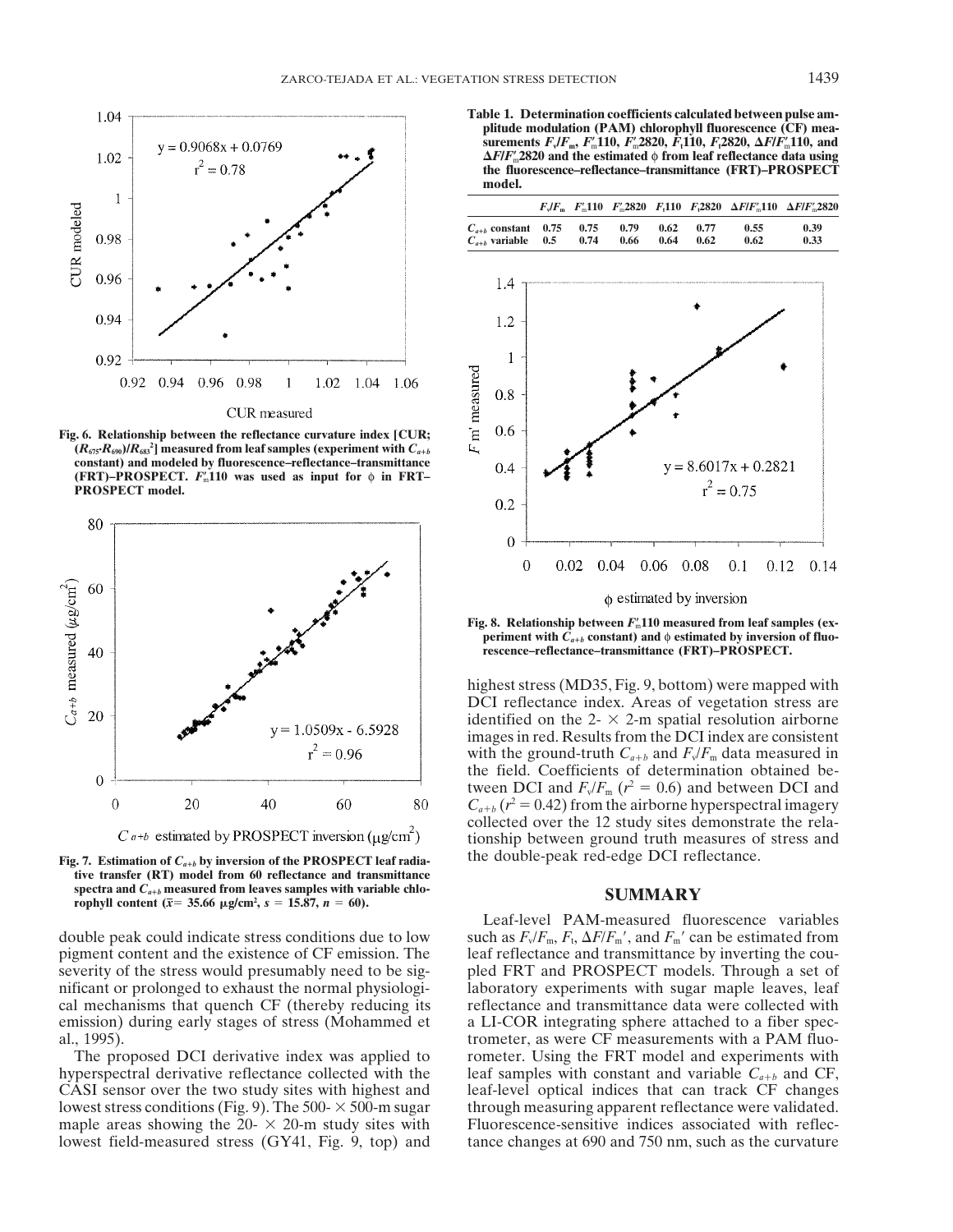

**Fig. 9. The derivative chlorophyll index (DCI) applied to hyperspectral derivative reflectance collected with the compact airborne spectrographic imager (CASI) airborne sensor. Remote sensing images were collected over the two study sites with low (top image) and high (bottom image)** stress conditions to map the double peak as an indicator of stress. Images show the  $500- \times 500$ -m sugar maple areas with the  $20- \times 20$ -m study sites with highest field-measured  $C_{a+b}$  and  $F_v$ / $F_m$  (GY41,  $F_v$ / $F_m = 0.81,~C_{a+b} = 38.8~\mu$ g/cm², top image) and lowest  $F_v$ / $F_m$  (MD35,  $F_v$ /  $F_{\rm m}$  = 0.75,  $C_{a+b}$  = 19.08  $\mu$ g/cm<sup>2</sup>, bottom image). Areas of vegetation stress are identified on the 2-  $\times$  2-m spatial resolution airborne images **in red.**